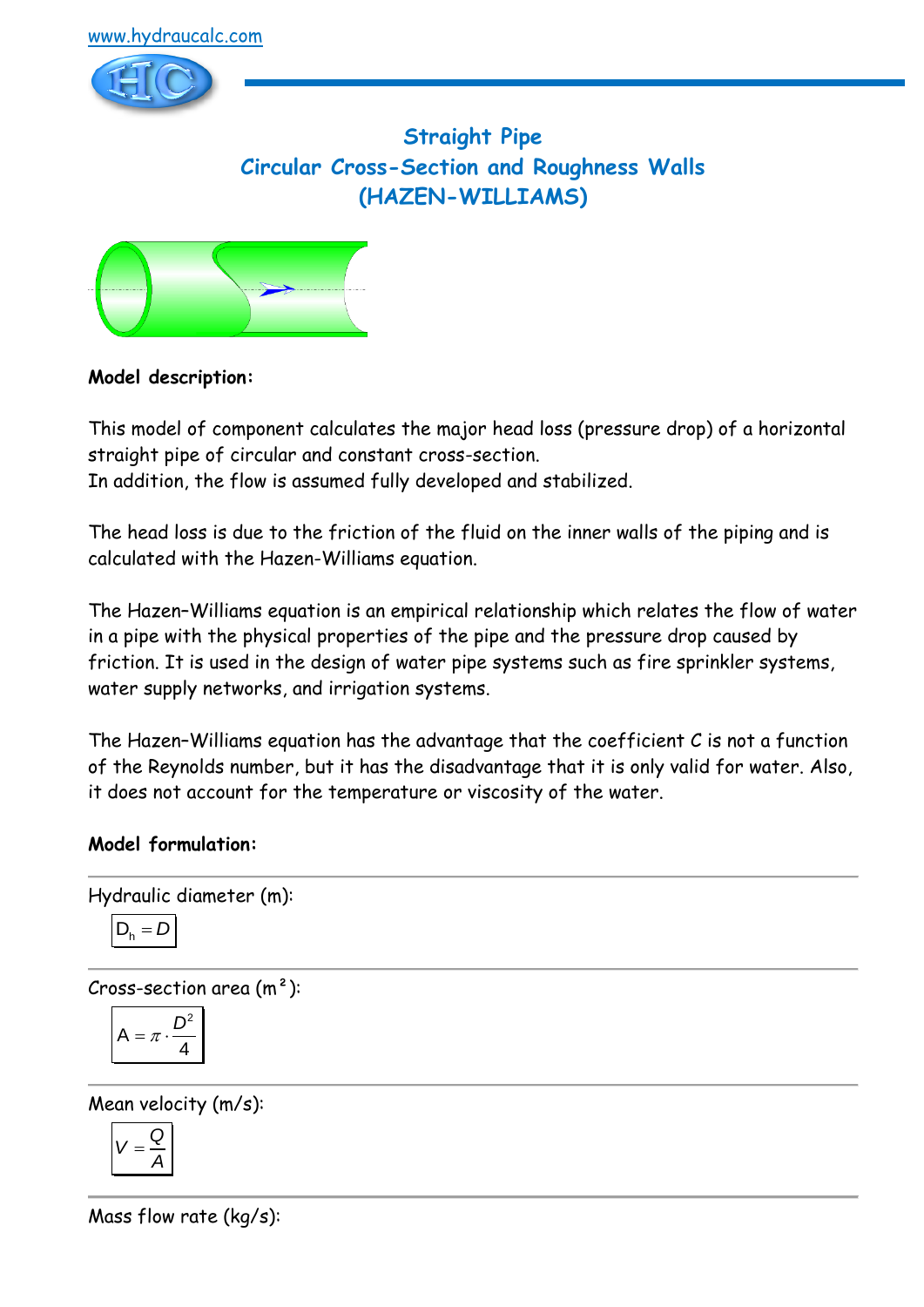$m = Q \cdot \rho$ 

Fluid volume in the pipe  $(m<sup>3</sup>)$ :

$$
V_{ol} = A \cdot L
$$

Fluid mass in the pipe (kg):

$$
M = V_{ol} \cdot \rho
$$

Reynolds number:

$$
Re = \frac{V \cdot D}{V}
$$

Head loss of fluid (m):

$$
H_{f} = L \cdot \left[\frac{V}{\left(0.849 \cdot C_{HW} \cdot \left(\frac{D}{4}\right)^{0.63}\right)}\right]
$$

Note: this equation is derived from the following Hazen-Williams relationship adapted to SI units:

$$
V = 0.849 \cdot C_{HW} \cdot R_h^{0.63} \cdot S^{0.54}
$$
  
with:  

$$
R_h = \frac{D}{4}
$$
  
and:  

$$
S = \frac{H_f}{I}
$$
 (11)

Pressure loss coefficient:

*L* =

$$
K=H_f\cdot\frac{2\cdot g}{V^2}
$$

Pressure loss (Pa):

$$
\Delta P = K \cdot \frac{\rho \cdot V^2}{2}
$$

Equivalent Darcy friction factor:

$$
f = K \cdot \frac{D}{L}
$$

Equivalent relative roughness (turbulent regime -  $Re \ge 4000$ ):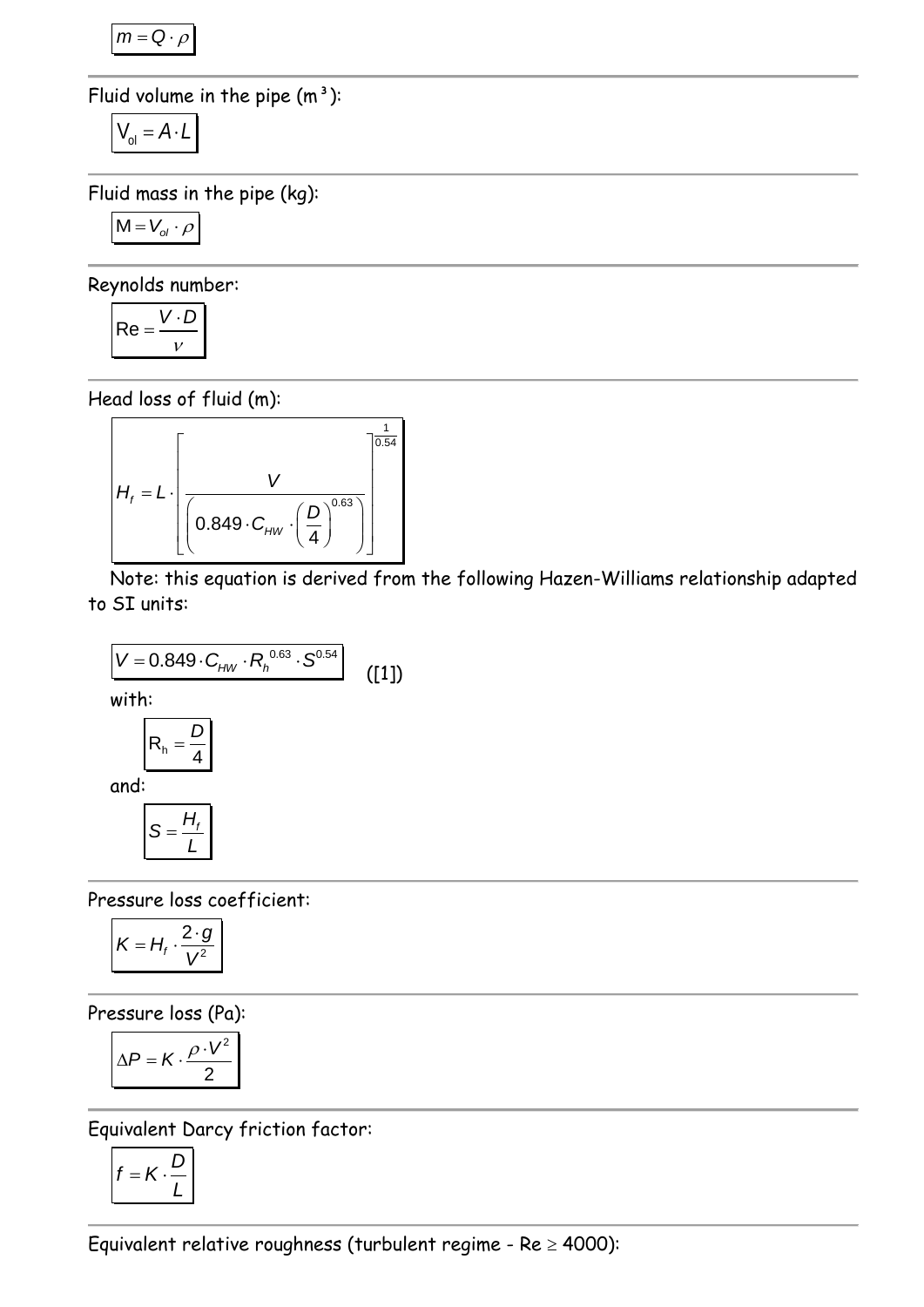Colebrook-White equation

$$
f = \frac{1}{\left[2 \cdot \log\left(\frac{2.51}{\text{Re}\cdot\sqrt{f}} + \frac{k}{3.7 \cdot D}\right)\right]^2}
$$

where k is calculated by solving the equation.



Equivalent absolute roughness (m):

 $\varepsilon = k \cdot D$ 

Hydraulic power loss (W):

$$
Wh = \Delta P \cdot Q
$$

#### **Symbols, Definitions, SI Units:**

- D Internal diameter (m)
- D<sup>h</sup> Hydraulic diameter (m)
- $A$  Cross-section area  $(m<sup>2</sup>)$
- $Q$  Volume flow rate  $(m^3/s)$
- V Mean velocity (m/s)
- m Mass flow rate (kg/s)
- L Pipe length (m)
- $V_{ol}$  Fluid volume in the pipe  $(m<sup>3</sup>)$
- M Fluid mass in the pipe (kg)
- Re Reynolds number ()
- $C_{HW}$  Hazen-Williams roughness coefficient  $(m^{0.37}/s)$
- $H_f$  Head loss of fluid  $(m)$
- R<sup>h</sup> Hydraulic radius (m)
- S Head loss per unit length of the pipe ()
- K Pressure loss coefficient (based on the mean pipe velocity) ()
- $\Delta P$  Pressure loss (Pa)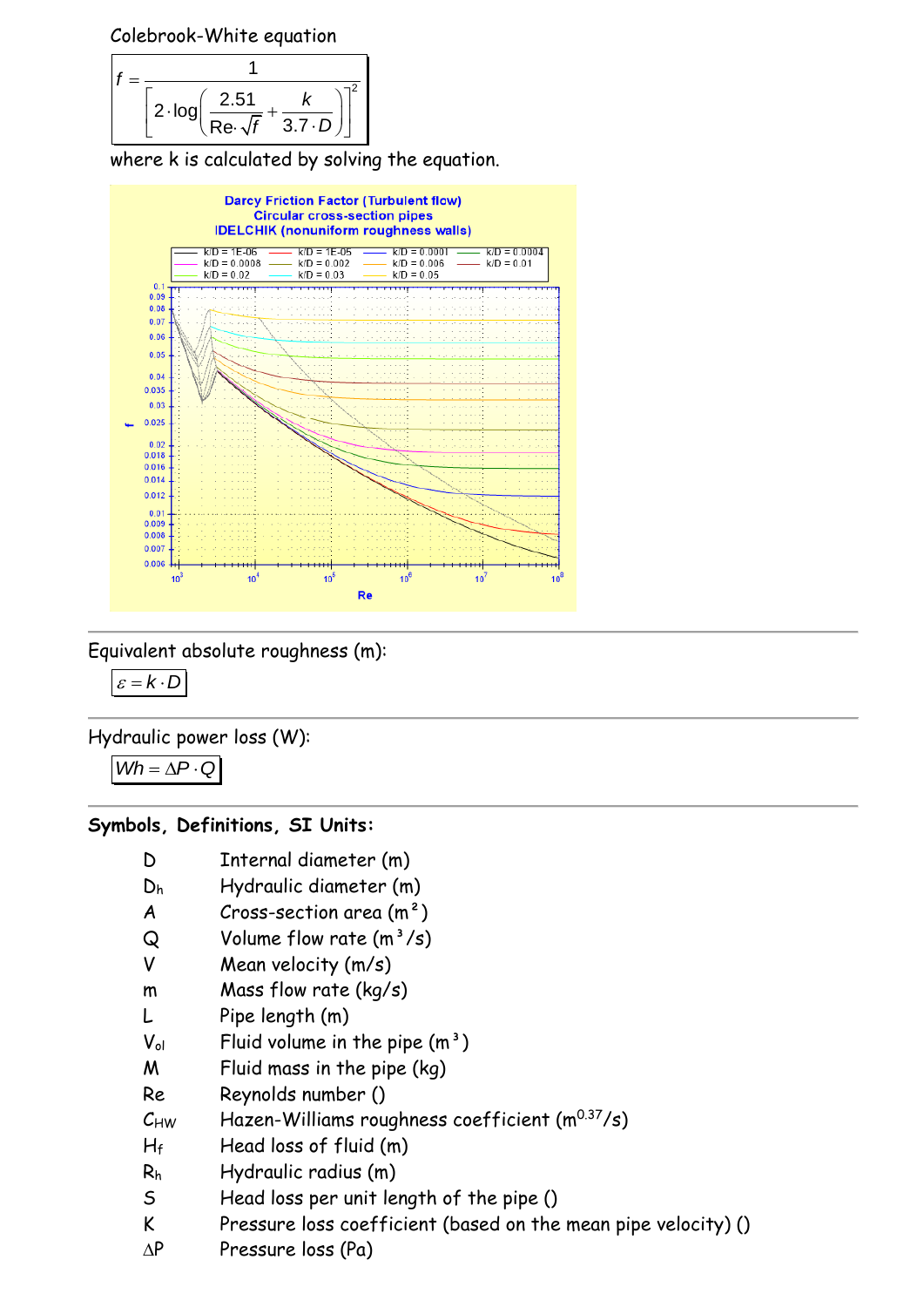|    | Equivalent Darcy friction factor ()        |
|----|--------------------------------------------|
| K  | Equivalent relative roughness of walls (m) |
| ε. | Equivalent absolute roughness of walls (m) |
| Wh | Hydraulic power loss (W)                   |
|    |                                            |
| ρ  | Fluid density $(kq/m^3)$                   |
| ν  | Fluid kinematic viscosity $(m^2/s)$        |
|    | Gravitational acceleration $(m/s^2)$       |

### **Validity range:**

- turbulent flow regime (4 $\cdot 10^3$   $\le$  Re  $\le 1 \cdot 10^8)$
- mean velocity lower than or equal to  $3 \text{ m/s}$  (V  $\leq 3 \text{ m/s}$ )
- internal diameter of pipe between 0.05 m and 1.85 m (0.05 m  $\leq D \leq 1.85$  m)
- valid only for fresh water close to 15 ° C with a kinematic viscosity of approximately 1.13·10-6 m²/s
- stabilized flow

### **Example of application:**



# **References:**

[1] G. Williams & A. Hazen; "Hydraulic Tables. The elements of gagings and the friction of water flowing in pipes, aqueducts, sewers, etc." (1914)